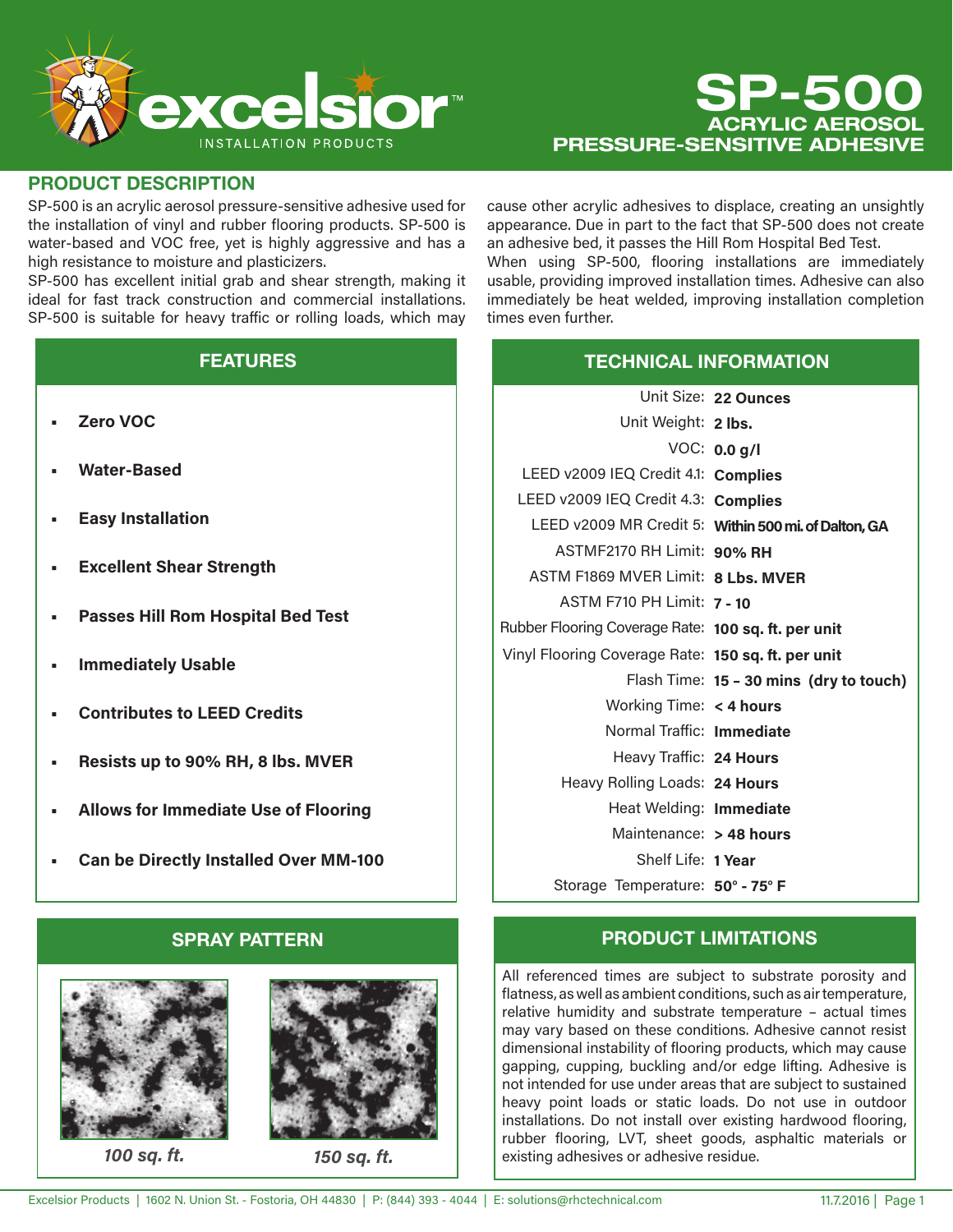

# P-500 ACRYLIC AERESOL PRESSURE-SENSITIVE ADHESIV

### **1. PRE-INSTALLATION CHECKLIST**

- Consult all associated product literature concerning Consult all associated product literature concerning installation and warranty prior to installation.
- Allow all trades to complete work prior to installation.
- Deliver all materials to the installation location in its original packaging with labels intact.
- Inspect all materials to ensure there is no leakage or damage.
- Do not stack pallets to avoid damage.
- Ensure installation area and material storage temperatures are between 65º F (19º C) and 85º F (30º C) and 40% - 65% RH for at least 48 hours before, during and after installation.
- Ensure HVAC system is operational and fully functioning at normal operating conditions 48 hours prior to, during and 48 hours after installation.
- Protect installation area from extreme temperature changes, such as heat and freezing, as well as direct sunlight for at least 48 hours before, during and after installation.
- Ensure concrete moisture testing is conducted or scheduled to be conducted prior to flooring installation.
- Ensure all vents, walls, moldings and/or doorways are protected with tape or plastic prior to installation.
- Test substrate for porosity in order to determine the installation method necessary.
- Do not proceed with installation until all conditions have been met.

#### **2. SUBSTRATE PREPARATION**

All substrates must be prepared according to ASTM F710, as well as applicable ACI and RFCI guidelines. Substrates must clean, smooth, permanently dry, flat, and structurally sound. Substrates must be free of visible water or moisture, dust, sealers, paint, sweeping compounds, curing compounds, residual adhesives and adhesive removers, concrete hardeners or densifiers, solvents, wax, oil, grease, asphalt, visible alkaline salts or excessive efflorescence, mold, mildew and any other extraneous coating, film, material or foreign matter. All substrates must be vacuumed with a flat vacuum attachment or damp mopped with clean, potable water to remove all surface dust. *Sweeping without vacuuming or damp mopping will not be acceptable.* 

It is recommended that all substrates have a floor flatness of FF32 and/or a flatness tolerance of 1/8" in 6' or 3/16" in 10'.

All porous substrates must be tested to confirm porosity. To determine substrate porosity, place three, .05 mL (1/4" wide) droplets of clean, potable water onto the surface of the substrate per every 2000 sq. ft. If the substrate absorbs water within 60 seconds, the substrate is considered porous. All other substrates that do not meet this requirement are considered non-porous.

Ensure that all non-porous substrates are not contaminated with any aforementioned contaminates.

When conducting renovations or remodeling, remove all existing adhesive residue so that 90% of the original subfloor/substrate is exposed by mechanical means, such as shotblasting, grinding or buffing with a 100 grit Diamabrush Prep Plus attachment.

Do not use solvent/citrus based adhesive removers prior to installation. Follow The Resilient Floor Covering Institute's (RFCI) "Recommended Work Practice for Removal of Existing Floor Covering and Adhesive", and all applicable local, state, federal and industry regulations and guidelines. When removing asbestos and asbestos containing materials, follow all applicable OSHA standards.

#### **CONCRETE SUBSTRATES**

All concrete must have a minimum compressive strength of 3500 PSI and be prepared in accordance with ASTM F710. When flooring is being installed directly over concrete, concrete surfaces that have an ICRI Concrete Surface Profile (CSP) over 4 should be flattened with a self-leveling underlayment or a patch to prevent imperfections from telegraphing through flooring materials. On or below grade concrete must have a permanent, effective moisture vapor retarder installed below the slab. New or existing concrete substrates on all grade levels must be tested in accordance with ASTM F2170, using in situ Probes (such as Wagner Rapid RH), to quantitatively determine the amount of relative humidity no more than one week prior to the installation.

In addition to ASTM F2170 Relative Humidity Testing, existing concrete that has previously had floor covering installed on all grade levels must be tested in accordance with ASTM F1869, using Calcium Chloride test kits, to quantitatively determine the Moisture Vapor Emissions Rate (MVER) of the concrete.

If ASTM F2170 or ASTM F1869 test results exceed the prescribed limits, a moisture mitigation product, such as Excelsior MM-100 Moisture Mitigation, must be installed prior to proceeding with installation. Install The MM-100 per technical data sheet at a rate of 400 sq. ft. per gallon. When installing over concrete as moisture mitigation, material must be applied in two coats. Do not install flooring until moisture testing has been conducted per the appropriate standard and/or moisture mitigation has been installed and is dry to the touch. Do not install flooring in below grade areas when hydrostatic pressure is visible or suspected.

If ASTM F2170 and ASTM F1869 test results are below recommended limits, concrete substrates must be tested for elevated pH and alkalinity in accordance with ASTM F710.

If pH testing per ASTM F710 exceeds the prescribed limits, the concrete must be sealed with the Excelsior MM-100 Moisture Mitigation prior to proceeding with installation. Install The MM-100 per technical data sheet at a rate of 400 sq. ft. per gallon. When installing MM-100, apply a minimum of 1 coat. Do not install flooring until material is dry to the touch.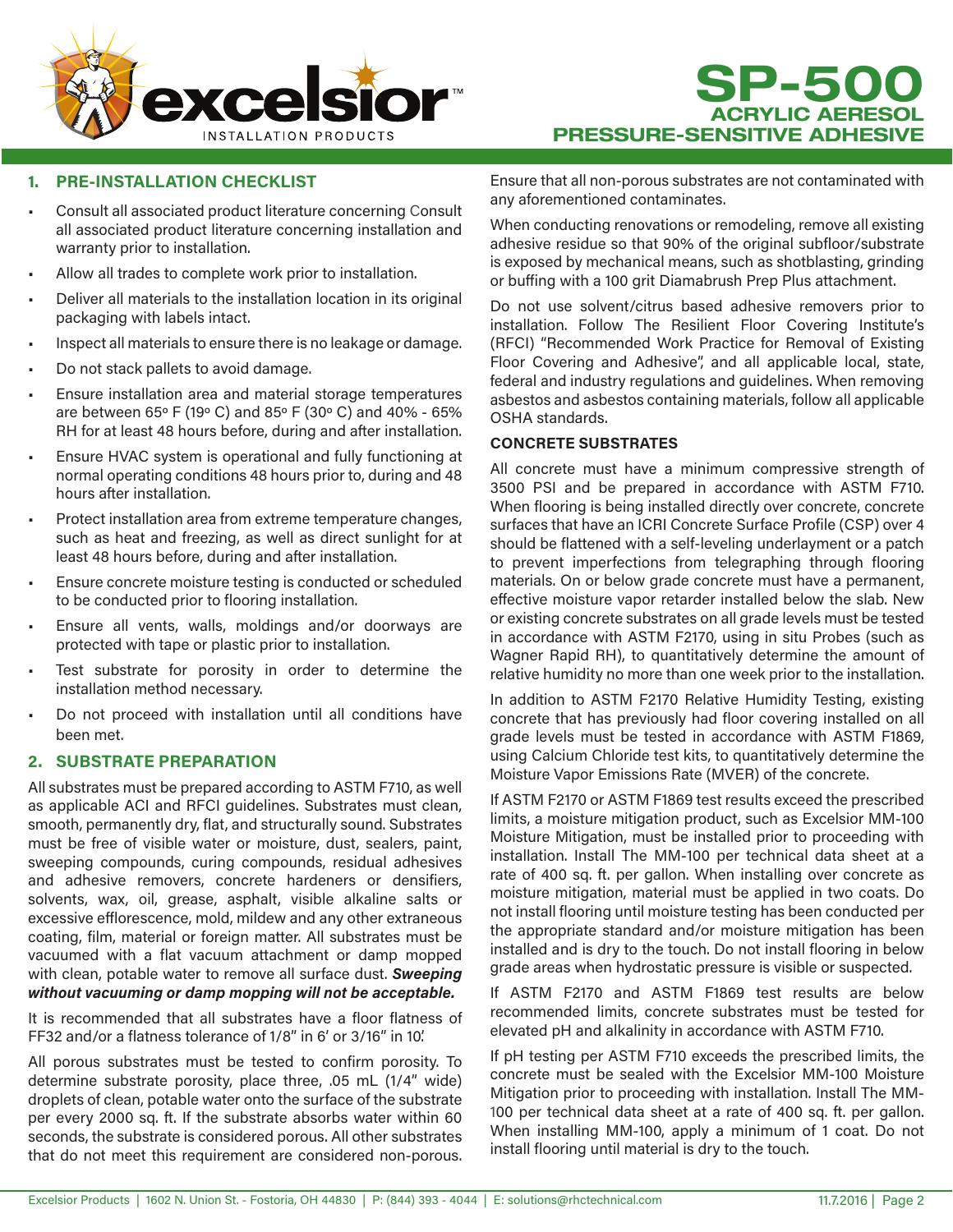

# P-500 ACRYLIC AERESOL PRESSURE-SENSITIVE ADHESIVE

#### **RESINOUS SUBSTRATES**

When installing directly over a resinous products, such as the Excelsior MM-100 or an epoxy coating, ensure that coating is dry to the touch and has cured for the prescribed length of time. Substrate must be clean, dry, sound and free of contaminates. Adhesive flash times may be extended due to the lack of porosity.

#### **GYPSUM BASED SUBSTRATES**

Gypsum-based substrates must have a minimum compressive strength of 3500 PSI. Gypsum substrates that do not meet this requirement may have one coat of the Excelsior MM-100 installed to improve the strength of substrate. Substrate must be structurally sound and firmly bonded to subfloor. Any cracked or fractured areas must be removed and repaired with a compatible patch or repair product. Follow instructions for installation over a gypsum substrate. New or existing gypsum substrates may require a sealant or primer. Follow all manufacturer's recommendations regarding preparation for resilient flooring installation.

#### **WOOD SUBSTRATES**

Wood substrates must be prepared in accordance with ASTM F1482. Wood subfloors should be of double layer construction with a minimum thickness of 1". Crawl spaces beneath wood subfloors shall be in compliance with local building ventilation codes and have at least 18" of cross-ventilated space between the ground and the joists. Wood joists should be spaced on not more than 16" centers.

Prior to installation, moisture retardant sheeting with a maximum rating of 1.0 perm must be installed beneath the wood subfloor, overlapped at least 8". For standard installations, use Underlayment Grade plywood with a minimum thickness of 1/4" thick and a fully sanded surface. When floors may be subjected to moisture, use an APA approved exterior grade plywood.

Other wood subfloor materials, such as OSB, lauan, particleboard, chipboard or cementitious tile backer boards, are not acceptable subfloors. Avoid preservative-treated and fire-retardant plywood, as some may be manufactured with resins or adhesives that may cause discoloration or staining of the flooring.

Wood subfloor deflection, movement, or instability will cause the flooring installations to release, buckle or become distorted. As such, do not use plastic or resin filler to patch cracks. Do not use cement or rosin coated nails and staples or solvent-based construction adhesives to adhere the plywood. Do not install on a sleeper system (wood subfloor system over concrete) or directly over Sturd-I-Floor panels.

#### **METAL SUBSTRATES**

Metal substrates must be thoroughly sanded/grinded and cleaned of any residue, oil, rust and/or oxidation. Substrate must be smooth, flat and sound prior to installation. Install flooring material within 12 hours after sanding/grinding to prevent reoxidation. Any deflection in the metal floor can cause a bond

failure between the adhesive and the metal substrate.

## **EXISTING FLOORING SUBSTRATES**

Flooring may be installed over existing Vinyl flooring substrates, such as VCT, VAT, quartz tile or Solid Vinyl Tiles, as well as existing Stone flooring substrates, such as terrazzo, porcelain or ceramic tile. Ensure existing flooring is a single layer of material and that all materials are clean, dry, sound, solid, well adhered and free of site-applied finishes, waxes and/or contaminants. Any and all loose tiles must be removed and repaired or replaced. When handling asbestos containing materials, ensure all OSHA regulations are followed and all procedures are compliant with local, state, federal and industry regulations and guidelines. All grout lines and irregularities must be filled and troweled flush with a suitable patch, such as the Excelsior CP-300. All existing flooring substrates that are outside of flatness tolerances should repaired with a cementitious patch or self-leveling underlayment (with a minimum compressive strength of 3500 PSI) to avoid telegraphing imperfections through flooring material.

All existing flooring substrates must have any and all siteapplied finishes and/or waxes completely removed prior to flooring installation in order to ensure a proper adhesive bond. For mechanical removal, use a low-speed buffer and 40-60 grit sandpaper. Properly prepared substrates should not have any remaining gloss or sheen. For chemical removal, ensure chemical treatments will not disrupt adhesion of the existing flooring to the substrate. Be sure to rinse the existing flooring adequately with clean, potable water to remove any and all chemicals from the surface of material. When removing finish from asbestos containing materials, ensure all OSHA guidelines regarding the removal of finish from asbestos is followed, in addition to applicable federal, state, local and industry regulations and guidelines.

Do not install flooring until any moisture on, between or below existing flooring has completely dried. Ensure all dust, dirt and debris are removed prior to flooring installation.

#### **RADIANT HEATING SUBSTRATES**

When installing flooring over a substrate that contains a radiant heating system, ensure the radiant heat is turned off 48 hours prior to installation and remains off during the entire installation. 48 hours after installation, the radiant heat may be gradually increased over the course of 24 hours, until normal operating temperature is reached. Ensure the temperature of the radiant heating system does not exceed 85° F (29.5° C) and avoid making abrupt changes in radiant heating temperature.

### **3. CRACKS, JOINTS & VOIDS**

All cracks, joints and voids, as well as the areas surrounding them, must be clean and free of dust, dirt, debris and contaminants. All minor cracks and voids 3/64" wide or less may be repaired with a suitable cementitious patch.

Due to the dynamic nature of concrete slabs, manufacturer